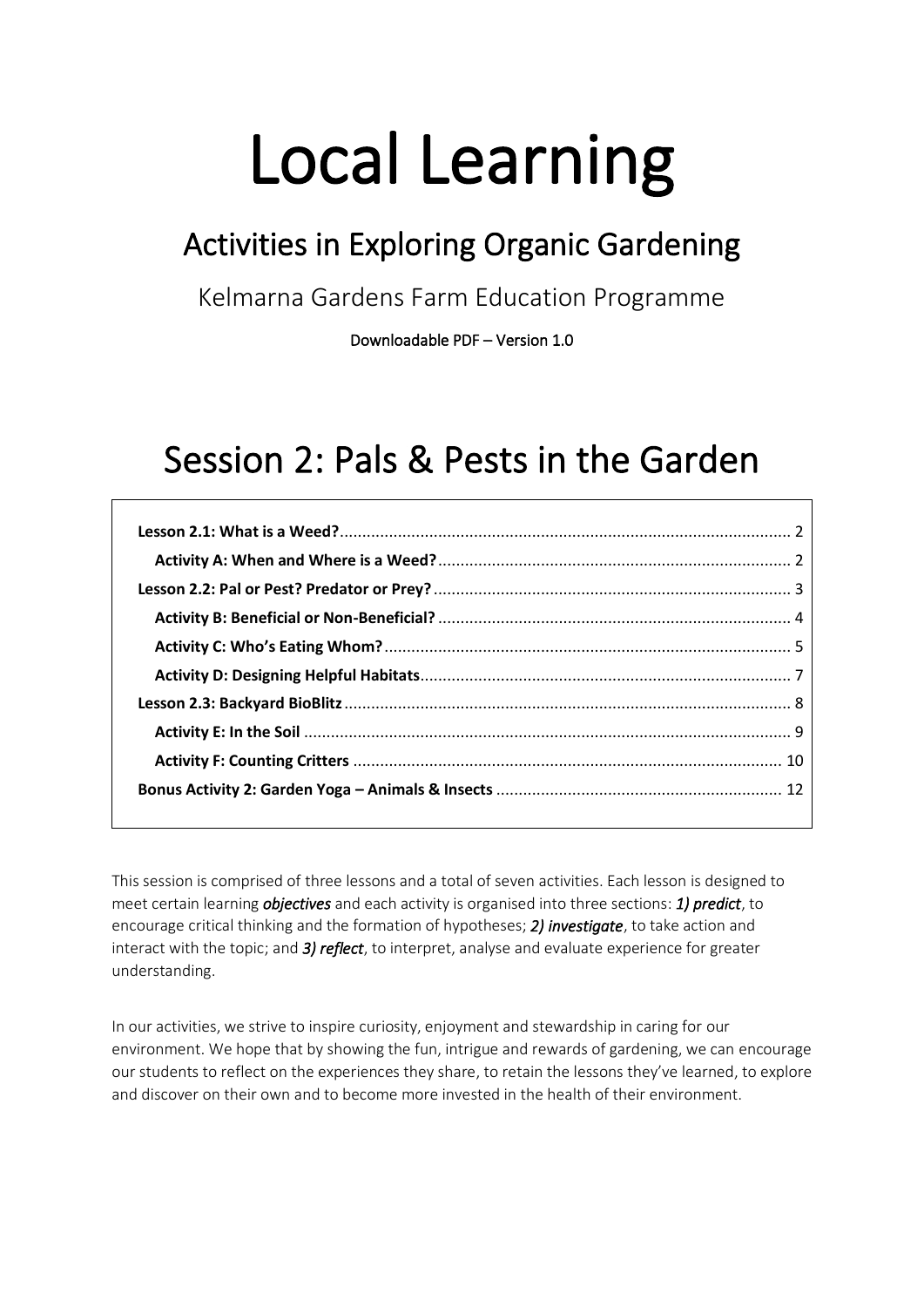# <span id="page-1-0"></span>Lesson 2.1: What is a Weed?

#### **Objectives**

- Students will identify and describe the definition of a 'weed'
- Students will use critical thinking and living world concepts to identify and describe when and where plants qualify as 'weeds'
- Students will use critical thinking, visual arts and living world concepts to identify and describe relationships between living organisms and how they benefit the goals of a garden

In this section, we will look at the role of plants relative to our goals in the garden to help understand what it means for a plant to be a weed. Building on their appreciation for plants as living organisms, guide your students to discover that plants are not necessarily always 'good' or 'bad' ('crops' or 'weeds'), but rather that these categories are imposed based on a plant's relationship to our goals as gardeners:

weed = a plant growing where it is not *wanted*

Prompt your students to think about and discuss their conceptions of what makes a weed. What plants can they think of that are considered weeds? Where do we find these plants? What is that plant's purpose in that space? In this way, we can help students to develop an awareness of the relationship between our goals or expectations and the role of the plant. Does that plant contribute or take away from our goals for a space? Use the activity below to help guide your students to identify and describe this definition of a weed.

# <span id="page-1-1"></span>Activity A: When and Where is a Weed?

Plants grow all around the world in lots of diverse places, climates and conditions. So, what makes a plant a weed? In this activity we will discover that us gardeners (or *people* in general) are usually the ones who decide what plants are more or less important to a space depending on our goals and expectations for how we wish to cultivate or use that space.

| Place: | forest      | garden      | yard          | lounge       |
|--------|-------------|-------------|---------------|--------------|
|        |             |             |               |              |
| Plant: | kauri tree  | tomato      | grass         | aloe vera    |
|        | tōtara tree | courgette   | tecoma hedge  | spider plant |
|        |             |             |               |              |
|        | tītoki tree | feijoa tree | harakeke flax | sweet basil  |
|        | banana tree | corn        | kūmara        | thyme        |

Look at the examples above. In their current order, the first two rows of plants match up well with a suitable place for it to grow. However, mix and match these cards and suddenly you might see some issues. For example, a kauri tree would be perfectly at home in the forest, but can you imagine one growing in your lounge? Grass lawn is a common centrepiece of yards outside homes across New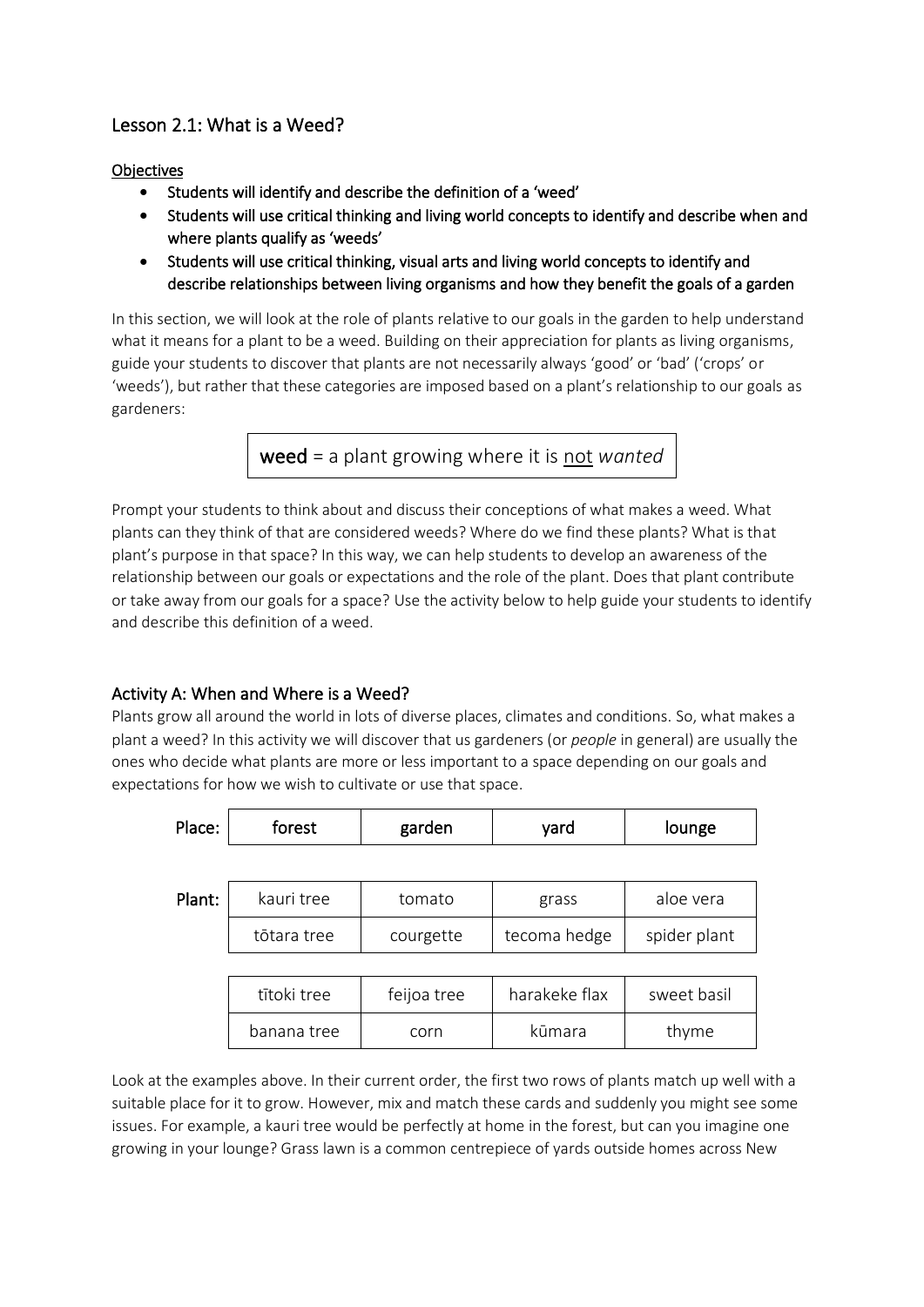Zealand, but I challenge you to find a gardener who would appreciate grass taking hold in their precious garden beds!

Now consider the third and fourth rows of plants – matching these might not be as straightforward. These plants might do well to grow in multiple places, although in each place their relationship to the goals of that space will change. Prompt your students to consider if certain plants would suit more than one type of space and to discuss how their role would be different in each.

For this activity, use examples like these and create more cards of plants and/or places that are familiar to your students, school or local area.

Predict: Discuss with your students some well-known areas around school, home or your local area. What kinds of plants grow in these places? How well do they reckon these plants 'belong' in the places they are growing? Prompt your students to name as many of the plants as they can. It can be useful to have plant names ready or access to quick research tools to look up and identify plants.

Would they consider any of these plants as weeds? Why is that? What common elements of nuisance can they identify among the 'weeds'? Can they imagine a place where these 'weed' plants might be better suited? If we moved the plants, should they still be considered weeds? Record some of their ideas to review later.

Investigate: Shuffle your piles of 'plant' cards and 'place' cards. Your cards can feature words, icon images or even photos depending on the resources you have available and the level of detail you want to engage in with your students. For manageably sized groups you can have a single set of cards, or you can create multiple sets to break into smaller groups. Prompt your students to draw a card from each pile and consider each pairing.

How well would the plant suit the place? What is the role of the plant? What is the purpose or goals of the place? Does the role of the plant match the goals and expectations of that place? What are some issues you might encounter growing that plant in that place? Should we consider the plant a 'weed' in this space? If so, what space do you think would be a better fit for it?

Reflect: Have your students record their pairings and take notes on their analysis of those pairings by drawing and writing about what each situation would mean for the success of the plants and the places. Did they have any obvious mismatches? Which pairs worked better than others, and why? Were there any disagreements on what plants suited what places?

Finally, have your students compare their findings with their initial expectations. Did they discover anything surprising? What have they learned?

# <span id="page-2-0"></span>Lesson 2.2: Pal or Pest? Predator or Prey?

#### **Objectives**

- Students will identify and describe the meaning of 'beneficial' and 'non-beneficial' regarding living organisms in a garden setting
- Students will identify and describe the meaning of 'predator' and 'prey'
- Students will use critical thinking, visual arts and living world concepts to identify and describe relationships between living organisms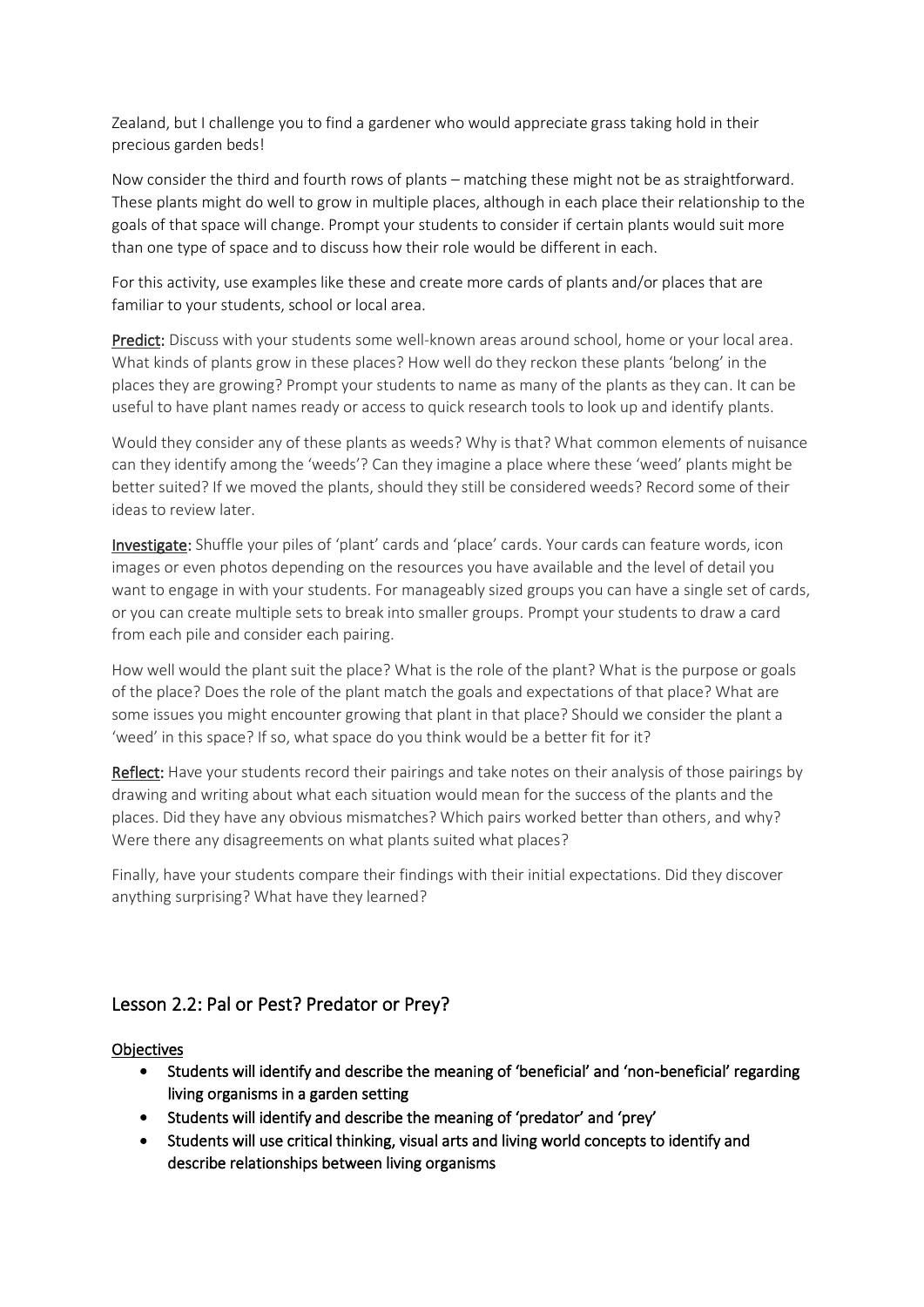In this section, we will look at different animals and insects in the garden to help understand their roles and what it means to be 'beneficial' or 'non-beneficial'. You will guide your students to discover how different animals and insects impact our goals for the garden. Like we discovered with weeds, considering something 'non-beneficial', or in other words a 'pest', is usually context specific. Remember to consider whether a critter contributes or take away from the goals for a space.

beneficial = any organism that *supports* or *benefits* the goals of the garden

non-beneficial = any organism that *hinders* or *harms* the goals of the garden

We will also look at how animals and insects in the garden relate to each other in the food chain, to help understand their roles as 'predators' and 'prey' and apply this understanding to help benefit the growing process in the garden. You will continue to develop your students' understanding of how living organisms interrelate by considering how animals and insects rely on each other for resources.

predator = any organism that *eats* another organism

prey = any organism that is *eaten* by another organism

### <span id="page-3-0"></span>Activity B: Beneficial or Non-Beneficial?

Prompt your students to think about and discuss their conceptions of what makes a creature 'good' or 'bad'. What animals or insects can they think of that are considered pests? Where do we find these critters? What is it that they do to violate the goals of that space? In this way, guide your students to develop an awareness of the relationships between the growing process, the needs of different organisms and how these factors are interconnected.

Predict: Discuss with your students what they know about animals and insects in the garden. What critters can they think of that live in the garden? Where do they live and what do they do? How do they effect the growing process of the garden? Do they make things easier or do they cause problems? Maybe they do a bit of both? Record some of their ideas to review later.

Investigate: Introduce or review with your students the concept of a Venn Diagram. This is a visual representation composed of overlapping circles that helps you to organise things into different groups to show how they relate.

For this exercise we will use a simple Venn Diagram of two circles where one circle represents primarily beneficial creatures, the other circle represents primarily non-beneficial creatures and the section in the middle where the circles overlap represents creatures that can be considered both beneficial and non-beneficial. We will also use this diagram as a spectrum where you can characterise their role as more or less beneficial by placing the creatures further to either edge of their respective circles. Look at the example diagram below to

Prepare cards of animals and insects that you would like your students to consider. These can feature words, icon images or even photos depending on the resources you have available and the level of detail you want to engage in with your students. Consider each creature in turn. Where do your students think each one should fall within the diagram? What goals for the garden do we have mind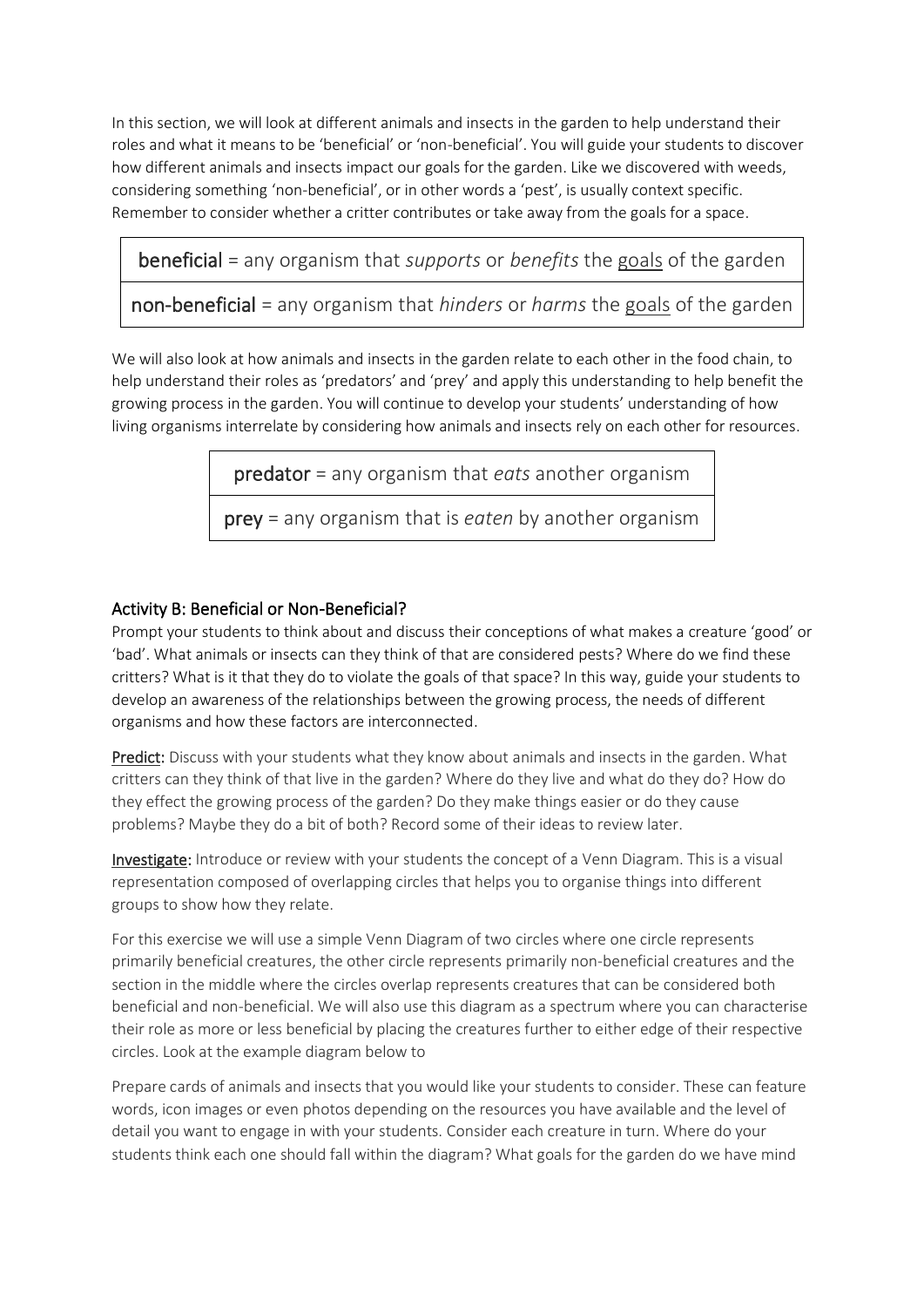as we relate to the role of these critters? Compared to these goals, are they definitely beneficial (far left), absolutely non-beneficial (far right) or do they fall somewhere in between (centre)?

Prompt your students to share their reasoning for the placement of each one. Feel free to move and adjust the placements as your students discuss different aspects and impacts of each creature.



The Venn Diagram:

| butterflies | worms           | bees    |
|-------------|-----------------|---------|
| snails      | chickens        | wasps   |
| spiders     | aphids          | mice    |
| ants        | weeds           | rabbits |
| ladybugs    | micro-organisms |         |

Some animals and insects to consider:

Reflect: Have your students record and analyse their placements by drawing their own diagrams and writing about where each creature fell within the diagram and why. What impacts of each creature informed their placement decisions? Where there any disagreements about where certain critters should be placed? What are some examples of animals and insects that might have beneficial and non-beneficial effects on the garden?

For this exercise there is no real right or wrong answers. In fact, every animal and insect will have competing elements of meaningful support and potential harm to the garden. While this may be frustrating at times, this demonstrates a key point of recognition that, rather than categorical 'good' and 'bad', our perspectives can shift and will depend on how things interact with goals that we set.

Finally, have your students compare their conclusions with their initial expectations. Did they discover anything surprising? What have they learned?

#### <span id="page-4-0"></span>Activity C: Who's Eating Whom?

Review your list of garden animals and insects from the previous activity. Now, prompt your students to think about where each creature gets its energy from. Who do they rely on for their meals? Think about and discuss their conceptions of which critters are 'predators' and which are 'prey'. In what situation might they be one or the other? How can we connect these relationships, and can we close the loop on the system to make a repeating cycle? In this way, guide your students to build on their understanding of how different organisms are interconnected and take a closer look at how energy flows through the food chain.

Predict: Discuss with your students what they know about predators and prey. Introduce or review with them the concept of a 'food chain' in which organisms rely on each other to transfer energy from one level to the next. What (or whom) do animals and insects consume to get their energy? How does this impact the environment in the garden? Can they find any links between organisms to start to create a bigger picture of the food chain? Is the food chain always linear (a straight line) or can we find ways of connecting both ends to explore how our ecosystem operates in more sustainable, cyclical ways? Record some of their ideas to review later.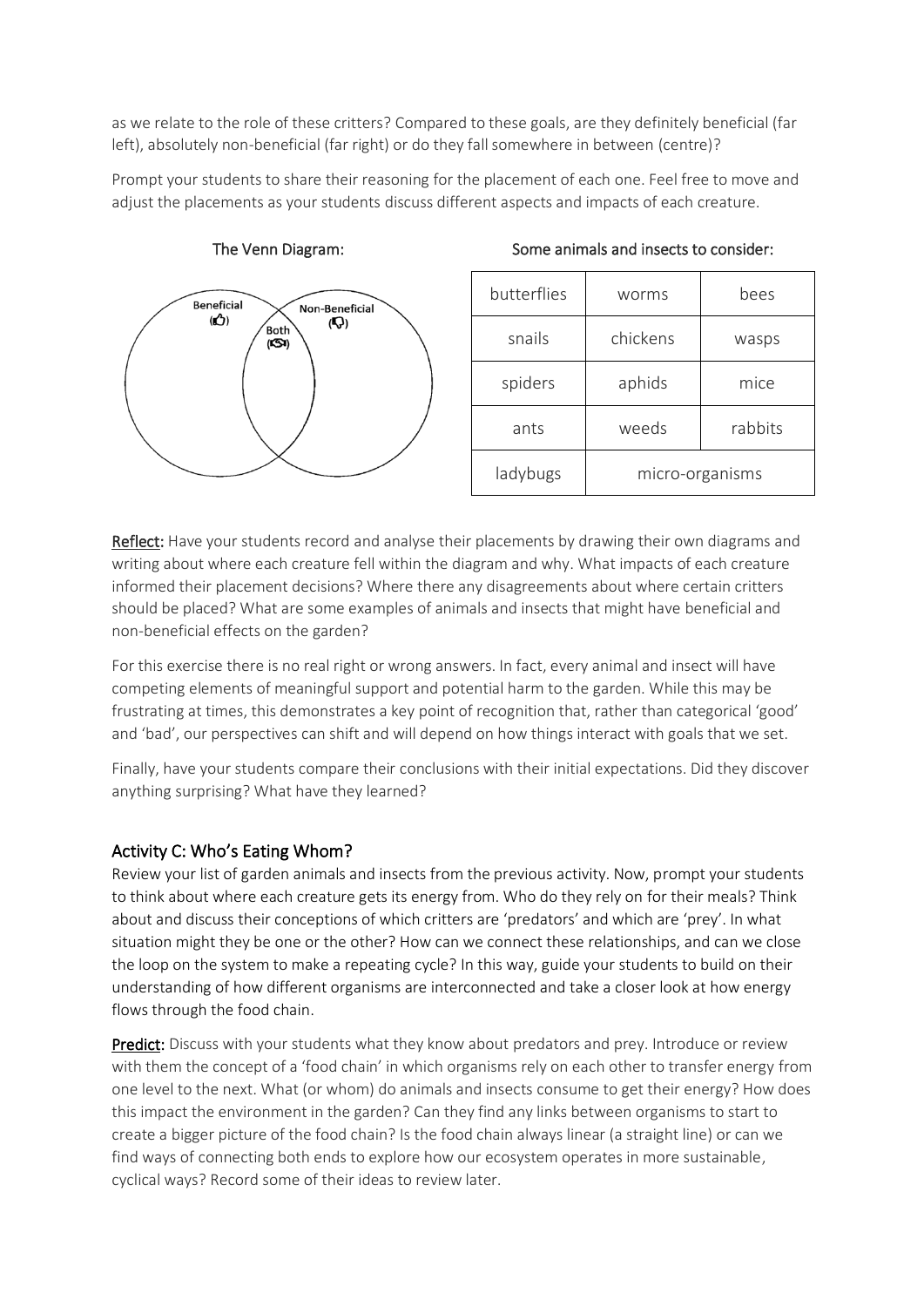Investigate: Prepare or reuse cards or simply create a list of animals and insects that you would like your students to consider. You can use words, icon images or even photos depending on the resources you have available and the level of detail you want to engage in with your students. We will use these cards to construct a visual food chain to represent how organisms rely on one another for food (distribute *energy* through *trophic levels*). Consider each creature in turn and discuss how they operate as a predator and as prey. Where do they fall in the food chain? What do they eat (are they *herbivores* or *carnivores*)? Are there any critters that eat them?

Prompt your students to share evidence and conduct simple research to discover what each critter eats and who might eat them. Understand that the placements may not be strictly linear as some creatures might have a varied diet or may be eaten by multiple predators. It is also important to remember to include plants within your food chain. Many critters eat primarily or even entirely plant matter, for example in the case of many pollinator insects, simply nectar from flowers.

Prompt your students to recognise that plants (*autotrophs*) form an essential foundation of their food chain. Remembering the five primary needs of plants (from *Session 1: Plant Needs and Seeds*) you can guide your students to identify *sunlight* as an essential source of energy and *photosynthesis* as an essential process that helps provide for everyone in the food chain (all *trophic levels*).

#### A basic example of a food chain diagram:



Depending on your focus, you can link the foundation of plants and the apex of predators by discussing the role of *decomposers* (*detritivores*, like mushrooms and certain micro-organisms) whose job it is to return the nutrients and materials of deceased organisms back into the soil to be reclaimed by plants.

Reflect: Have your students record and analyse their ideas about the food chain by drawing the connections they make and writing about how each creature relates to another. Which creatures ended up towards the 'top' of the food chain? How about near the 'bottom' or the foundation? How are the 'top' and the 'bottom' linked to create a cycle? Are there any critters that could fit multiple levels of the chain? Why and how does that work out?

For this exercise, your students' food chain diagram can take on various forms. In fact, most organisms will have the potential to find a variety of logical placement along the food chain and may rightfully connect with multiple layers due to diversified diets and the pressure of multiple predators. While this may lead to some messy charts, this demonstrates a key point of recognition that, rather than clear linear relationships, ecosystems that make up our environment are the result of a complex network of relationships than can be difficult to fully parse out or understand completely.

Finally, have your students compare their conclusions with their initial expectations. Did they discover anything surprising? What have they learned?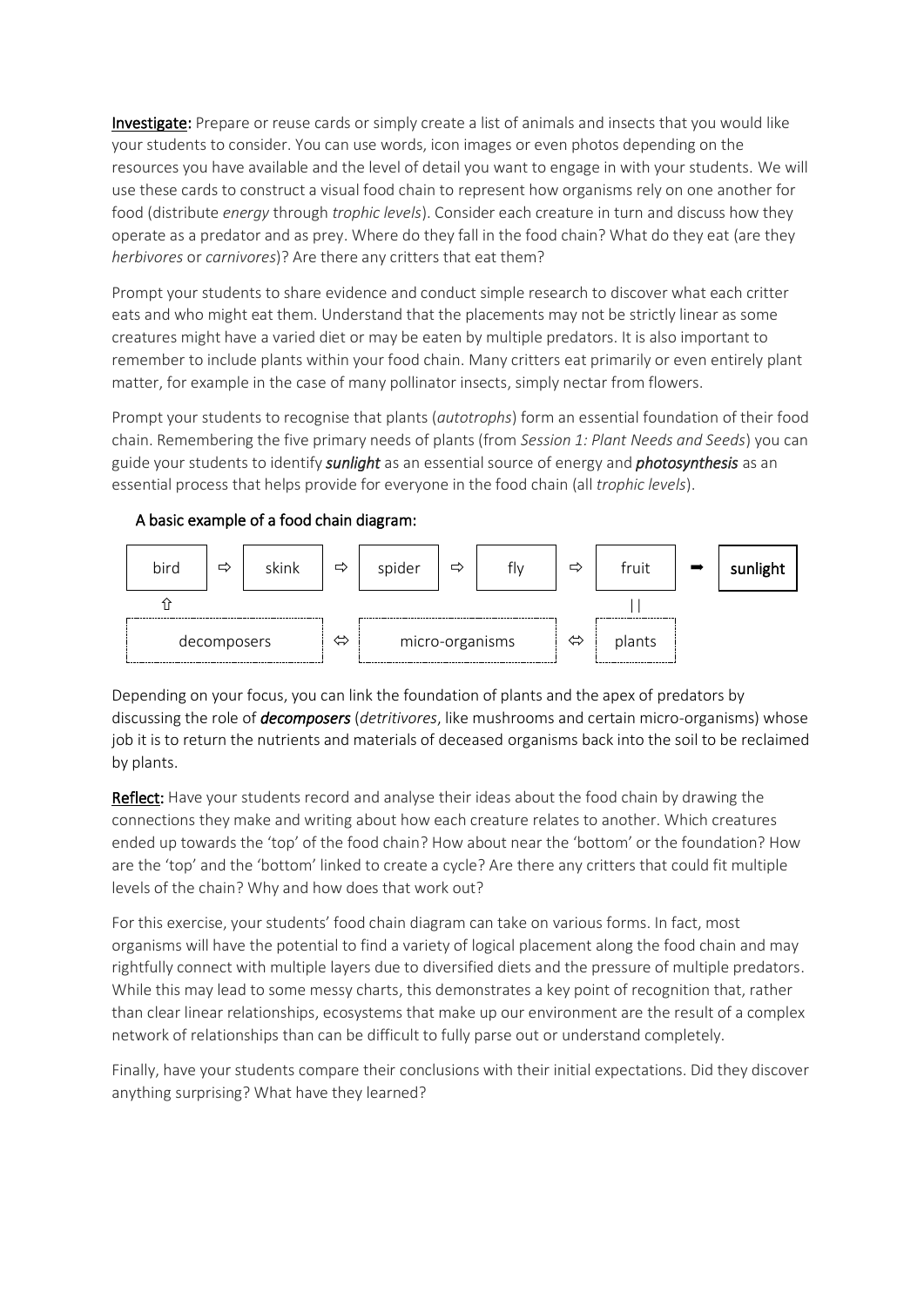## <span id="page-6-0"></span>Activity D: Designing Helpful Habitats

For this activity we will be imagining a plan for a garden and developing a basic design to take account of promoting beneficial organisms and controlling non-beneficial ones. Review your critter lists and food chain relationships from the previous activities, then prompt your students to think about how we can use this information to create a space that supports our 'pals' and deters the 'pests'.

One outcome of this activity is to create a garden diagram, which can be purely imaginative or derive from the outline and characteristics of a real place that is familiar to you and your students.

It is important for students to have a partner or team to discuss their ideas with, so this is best done together as a class, in small groups or in pairs. If you are working on your own, be sure to share your ideas with a friend, parent or teacher.

Predict: Prompt your students to discuss how growing certain plants could help to attract animals and insects that are beneficial to the garden and help manage those that are non-beneficial. Start by taking certain plants as examples and guide your students to predict the type of habitat that would form as a result. What kinds of critters prefer that plant, either as a home or as a food source? With more of these critters in the garden, what impact will this have moving up the food chain? What are some other plants we can grow in the same space to help balance or counteract any issues that we might anticipate? Record some of their ideas to review later.

Investigate: Prompt your students to decide on a general goal for their garden. In the interest of this exercise, this be a simple mission statement to help guide the direction of our plant choices and make clear who are our 'pals' and 'pests'. Here are some quick examples of garden theme ideas and a few plants to think about growing:

| Colour      | Smell           | Pizza        | <b>Butterflies</b> | Salad    |
|-------------|-----------------|--------------|--------------------|----------|
| -nasturtium | -thyme          | -tomato      | -swan plants       | -lettuce |
| -amaranth   | -lavender       | -sweet hasil | -corn flowers      | -sorrel  |
| -marigolds  | -pineapple sage | -capsicum    | -broad beans       | -cabbage |
| -borage     | -rosemary       | -rocket      | -sweet peas        | -mizuna  |

Once each group has decided on a theme, ask them to come up with at least a handful of plants that they can grow to promote that goal for their garden. The next step will be to have them look closely at what kinds of creatures each of those plants attracts and how this affects the habitat that their garden will create.

Do your plants bring in beneficials, non-beneficials or perhaps both? Considering the different creatures that each of your different plants attract, how do you think they will interact? What helpful combinations can you see? How about potentially harmful combinations? Even if they do not relate directly to your theme, should you considering adding other plant varieties to help balance some of the issues you might encounter?

For this portion of the activity, it will likely be important to do a bit more research on specific plants and the organisms that they support. You can use books, encyclopaedias or other great physical resources that you have available at school, at home or from your local library. You can help your students search a wealth of online resources, whether with a general Google search or on web portals like Forest and Bird [\(forestandbird.org.nz\)](forestandbird.org.nz) or the Department of Conservation [\(www.doc.govt.nz/\)](http://www.doc.govt.nz/).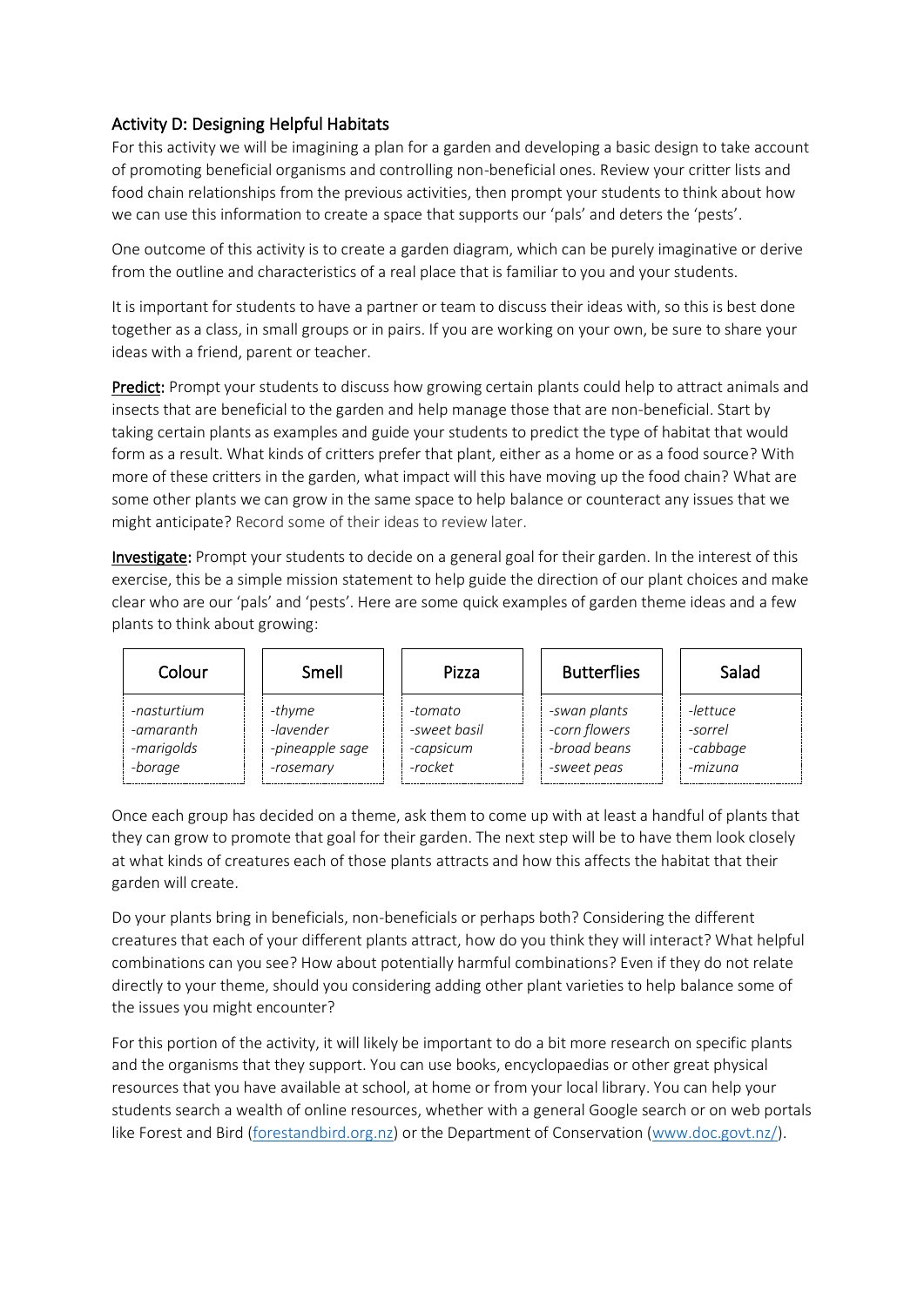Reflect: Have your students record their ideas about the impact of each plant and finalise a design for their garden by drawing an overview of their garden plot and writing about how each crop relates to their theme and supports a healthy ecosystem. Then ask them to share their plans with the class, their parents or their friends. What plants did they decide to grow? Are there any plants that they decided to add or exclude because of their impact on the garden environment? How did they decide to design the layout of their garden so that it can be best cared for and enjoyed?



For their garden diagram, you can ask your students to create anything from a simple sketch to a detailed plan depending on your goals for this activity or the level of your students. For younger students, you might have them use colours, symbols or simple icons to identify areas of their garden. For older or more motivated students, you can have them create scale landscape plans that measure appropriate sections and clearly identify the purpose and reasoning for each.

Finally, have your students compare their conclusions with their initial expectations. Did they discover anything surprising? What have they learned?

# <span id="page-7-0"></span>Lesson 2.3: Backyard BioBlitz

#### **Objectives**

• Students will use statistics, geometry, measurement and living world concepts to identify living organisms, collect data and interpret their observations to describe their environment

In this section, we will explore our local areas to observe and interact with the organisms and processes that are happening all around us. Building on their awareness of the natural world, guide your students to discover the wealth of things that live and thrive in familiar places – some in more conspicuous ways and many others in less obvious corners of our everyday environment.

One tool that we will utilise to help bring our attention to these living organisms is a survey method called a *bioblitz*. This is a way of focusing and structuring your observations to get a more detailed and representative understanding of what goes on in a specific area of your environment. Elements of undertaking a bioblitz include a) narrowing your focus to a specific spot, b) defining a time limit or setting a window of observation and c) taking thorough notes on what you see.

# bioblitz = an intense *survey period* to identify all the living species in an area

Prompt your students to think about what and how many organisms live in different areas of their everyday surroundings. What animals and insects do they encounter daily? What are they usually doing? Do they think they would discover more and different things if they looked more closely? What might they expect to find?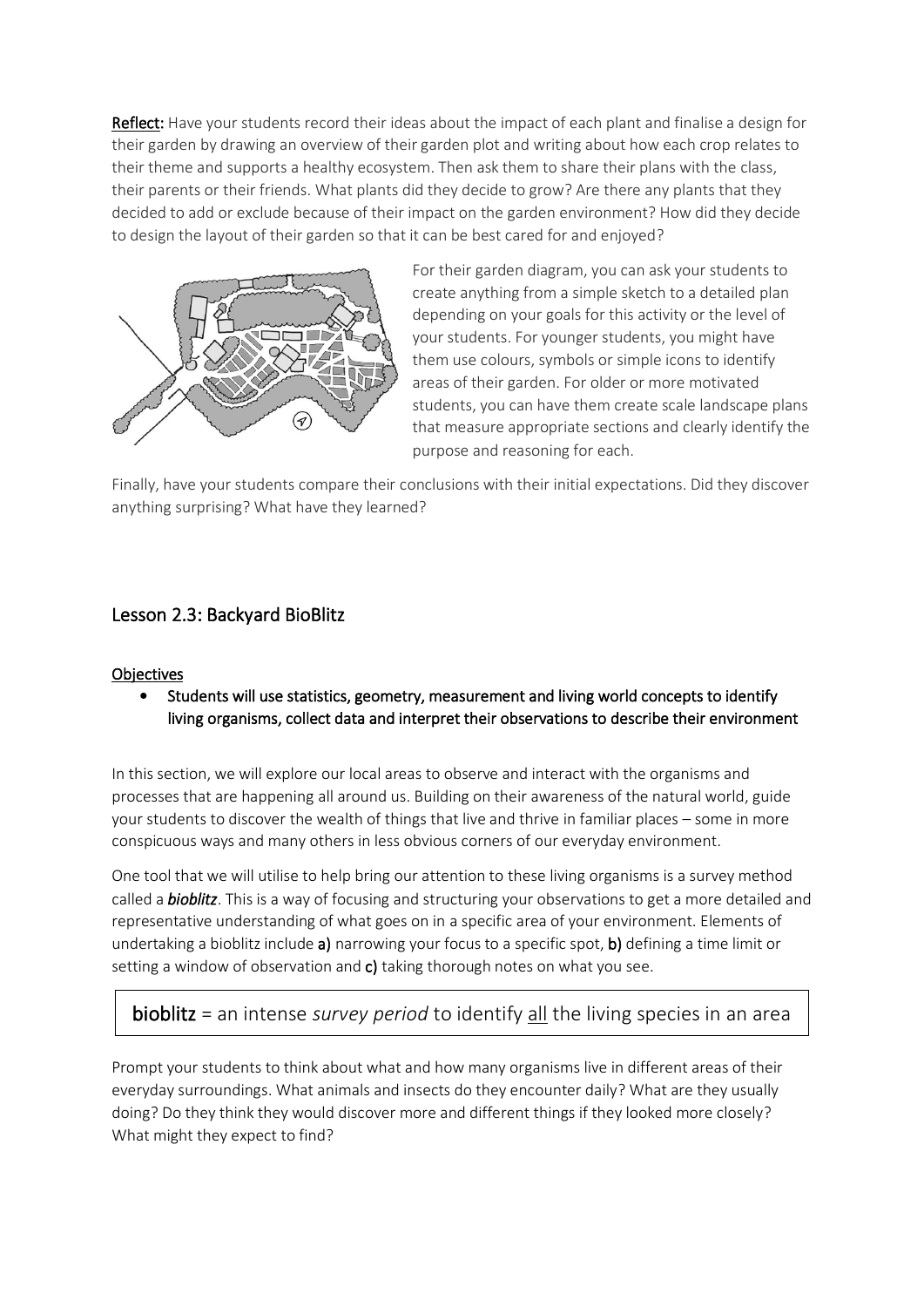In this way, we can help students to develop a deeper awareness of living organisms and help relate these concepts to the immediate world around them.

#### <span id="page-8-0"></span>Activity E: In the Soil

Thinking back to *Session 1: Plant Needs & Seeds*, we know that soil is fundamental to life. But what makes it so special, and what really goes on in the dirt below our feet? Well, the soil is teeming with life! As we learned before, healthy soil is made up of four main ingredients:

- a) *minerals* tiny particles of rock, like sand and clay
- b) *organic matter* worms, microscopic organisms and nutritious decay of past living things
- c) *air*  flowing through tiny spaces called *pores*, to allow soil ecology to *respire*, or breathe
- d) *water*  soaking into the soil to keep the soil ecology *hydrated*

In this activity, we will take a closer look at the soil in our environment and see if we can identify some of these key constituents. In particular, let's remember to keep our eyes peeled to identify the living organisms that we may encounter in the ground. This experiment is best done by comparing the results of multiple holes. This can be achieved by assigning a different spot to different groups and having them compare their observations, or – with smaller classes or induvial students – you can simply have your student(s) investigate two or three spots and compare their notes on each.

Preferred tools for this investigation include:

| - garden gloves    | - hand trowel    | - ruler                  |
|--------------------|------------------|--------------------------|
| - magnifying glass | - digital camera | - pen and paper/notebook |

Predict: Discuss with your students what they know about soil. What is in soil? What should 'healthy' soil look like? Are there any living things in the soil? If they were to dig a hole, what do they expect to find in the soil? How might our observations of dry, compact soil compare with moist loose soil? How many different living organisms do they think they will be able to see? How many more do they think are perhaps too small for us to see? Record some of their ideas to review later.

Investigate: Identify areas of your school grounds, yard at home or reasonable corners of your neighbourhood where you can create a small hole to investigate the soil. Guide your students to carefully disturb a small area measuring about 10cm in diameter and about 10cm deep. It is important that your students are mindful of their goal to search for and identify living organisms in the soil. So, the digging process should focus less on removing the soil to create a hole and more on gently turning over the soil and examining it for any movement or other signs of life.

Use the magnifying glass to help recognise and identify any small critters you come across. Throughout the process, prompt your students to take notes on what they observe and discover as well as snap photos with a digital camera, if possible, to save any evidence for further review later.

Reflect: Have your students record the details of each dig location and what they observe during each dig by writing about and drawing diagrams to represent each step of their process. Then ask them to share their findings with each other or compare across their multiple sites.

What kinds of evidence of life did they find in each hole? How many different organisms did they identify? Can they recognise or name any of these? For this general BioBlitz, it may be significant enough for students to simply see and experience diversity and quantity of living organisms in the soil. For a more detailed investigation or with older or more motivated students, you can use photos,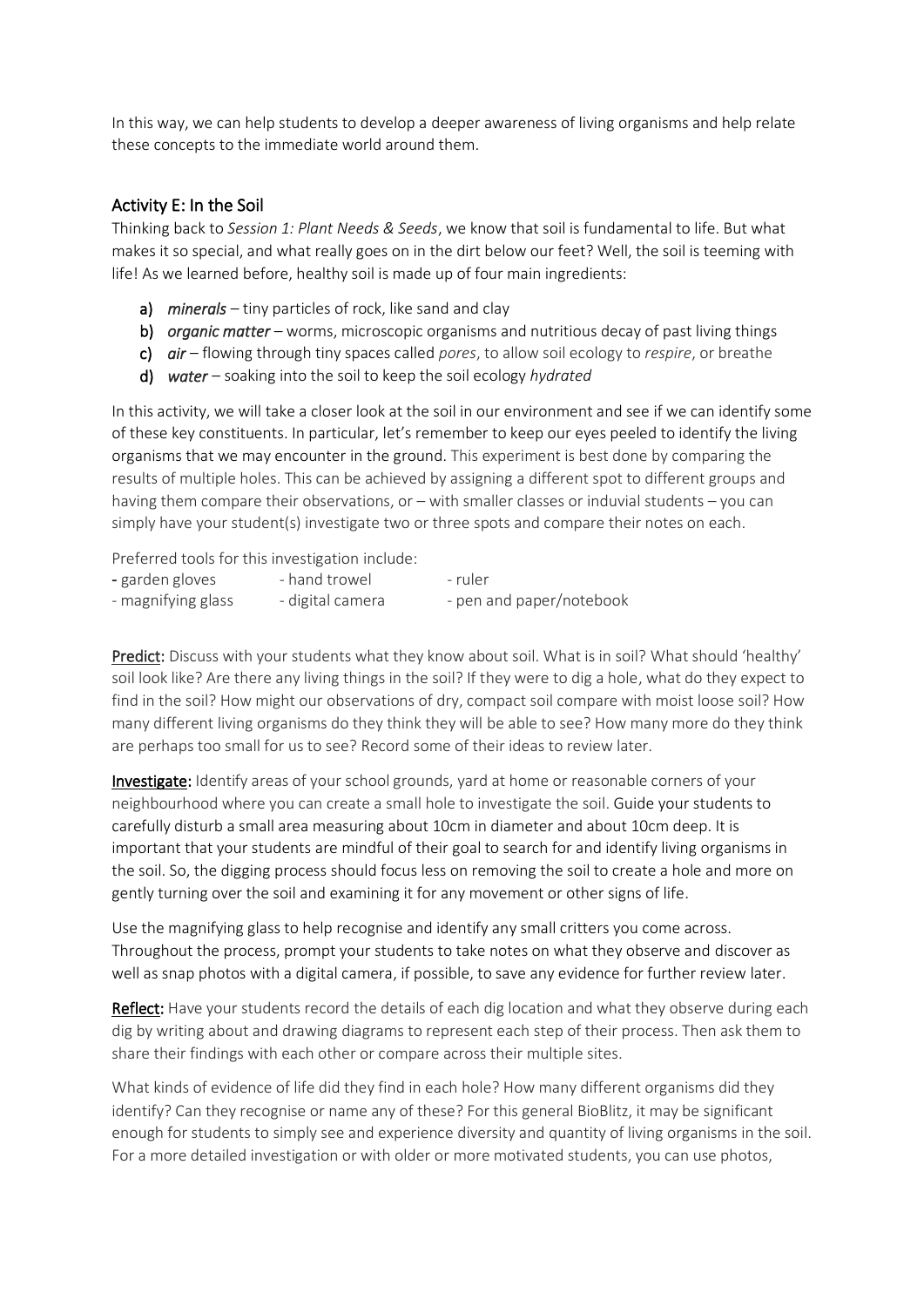drawings and notes to guide your students in researching the species that they encountered in the soil.

What are some key site condition differences between the different holes and how do they think these characteristics affect the life that thrives in the soil there? Were they able to identify those basic constituents of healthy soil? How did life in dry, compact soil compare to moist, loose soil? How about soil in the open as compared to closer to a tree or other plants?

Finally, have your students compare their conclusions with their initial expectations. Did they discover anything surprising? What have they learned?

#### <span id="page-9-0"></span>Activity F: Counting Critters

How much do we know about the life that thrives around us in our environment? In this activity, we will take a closer look at who lives in our environment and see how many animals and insects we can observe and identify. You and your students will choose specific spots to target your attention on and help focus your observations. This can take the form of a specific garden patch, a certain tree or other plant, a patch of berm near your school or berm or any other notable or intriguing corner of your local environment.

This experiment is best done by comparing the results of multiple observation areas. This can be achieved by assigning different spots to different groups and comparing observations, or  $-$  with smaller classes or induvial students – you can simply have your student(s) investigate two or three spots and compare their notes on each.

This experiment is meant to be conducted over time. Depending on your timetable and goals for this exercise, you can condense your observation schedules into a matter of minutes or extend the survey over a day, days or even weeks. Here are some quick examples of observation schedules:



In order to best undertake this experiment, it is important that students consider and understand responsible behaviour in order to stay safe and avoid disrupting the animals and insects that they intend to observe. Here are some basic aspects to consider with your students to help determine proper practice, encourage safety and preserve the habits and habitats of the critters they encounter:

Distance *Consider how close or far to position yourself while observing your spot*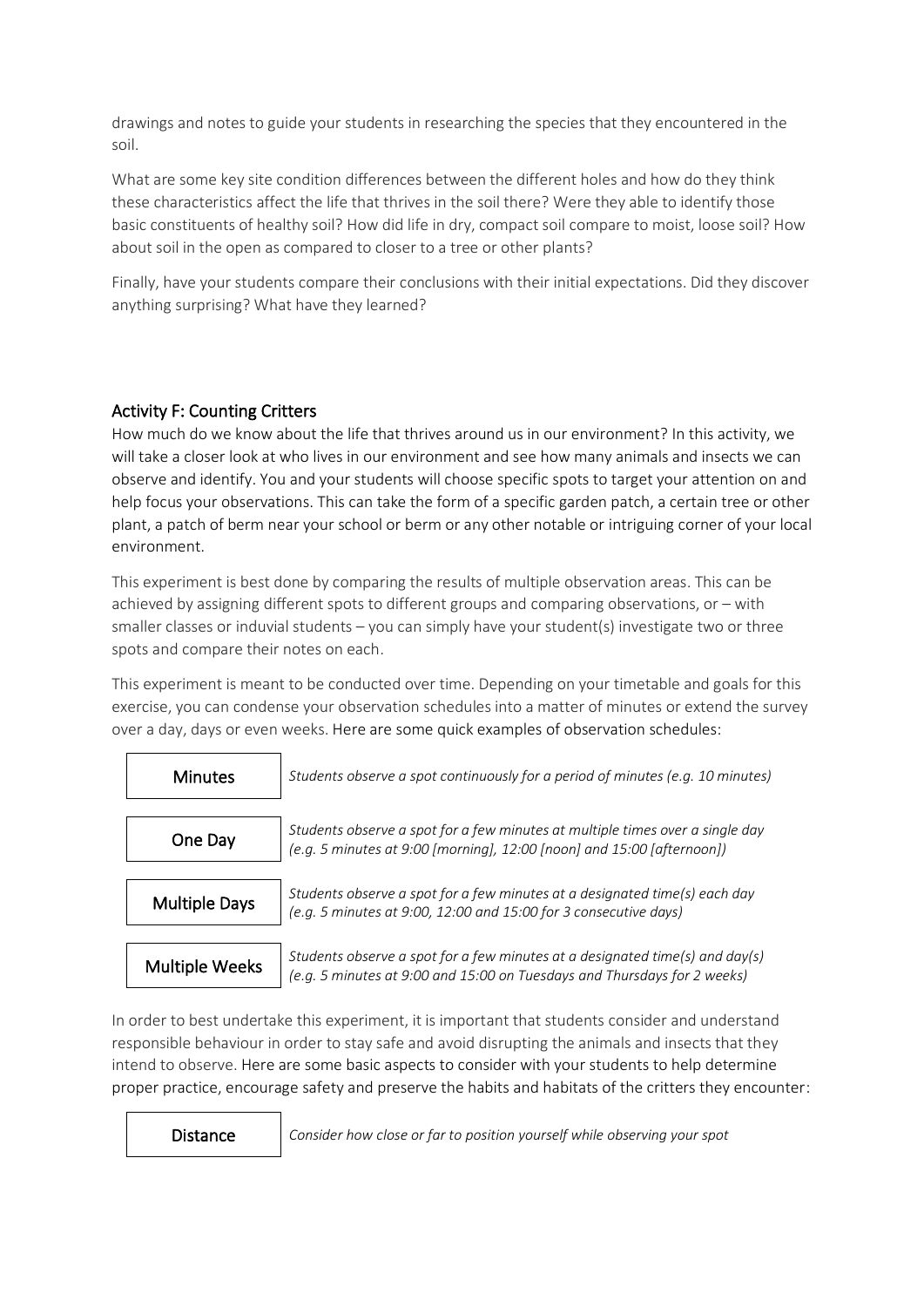#### Contact

*Consider whether or how you should contact animals, insects and the environment while observing your spot*

## Noise

*Consider how much or what kinds of noise you should make or avoid making while observing your spot*

Predict: Discuss with your students what they know about the critters that live in your environment. What animals and insects have you seen or heard in your area? What do you know about their habits and habitats? What roles do they play in the ecosystem? Where would they expect to find some of these critters and what do they expect they get up to from day to day? How might our observations of trees and plants compare with other features of our environment? How many different animals and insects do they think they will be able to see in any one place and over time?

How do you think we should behave so that we do not disturb the animals and insects, disrupt their activities and impact our observation results? Can you come up with a 'code of conduct' for responsible observation? Record some of their ideas to review later.

Investigate: Identify areas of your school grounds, yard at home or reasonable corners of your neighbourhood that you can access, observe and keep track of over time.

Guide your students to devise an observation schedule of their spot. Prompt your students to remember to follow the code of conduct that you have devised as a class, both in the interest of the activity as well as their health and safety in the field.

You can use tools such as binoculars or magnifying glass to help identify critters at a distance or up close. Throughout the process, prompt your students to take notes on what they observe and discover as well as snap photos with a digital camera, if possible, to save any evidence for further review later.

Reflect: Have your students record the details of each location and what they encounter during each scheduled observation by writing about and drawing diagrams to represent each step of their process. Then ask them to share their findings with each other or compare across their multiple sites.

What kinds of animals, insects or other evidence of life did they find in each place? How many different organisms did they identify? Can they recognise or name any of these? For this general BioBlitz, it may be significant enough for students to simply see and experience diversity and quantity of living organisms in the soil. For a more detailed investigation or with older or more motivated students, you can use photos, drawings and notes to guide your students in researching the species that they encountered in the soil.

What are some key site condition differences between the different places that they observed and how do they think these characteristics affect the life that thrives there? Can they identify any notable features, like tree or plants, that might affect the life there? How did the activity at each site change at different times of day? How about over multiple days and in different weather?

Finally, have your students compare their conclusions with their initial expectations. Did they discover anything surprising? What have they learned?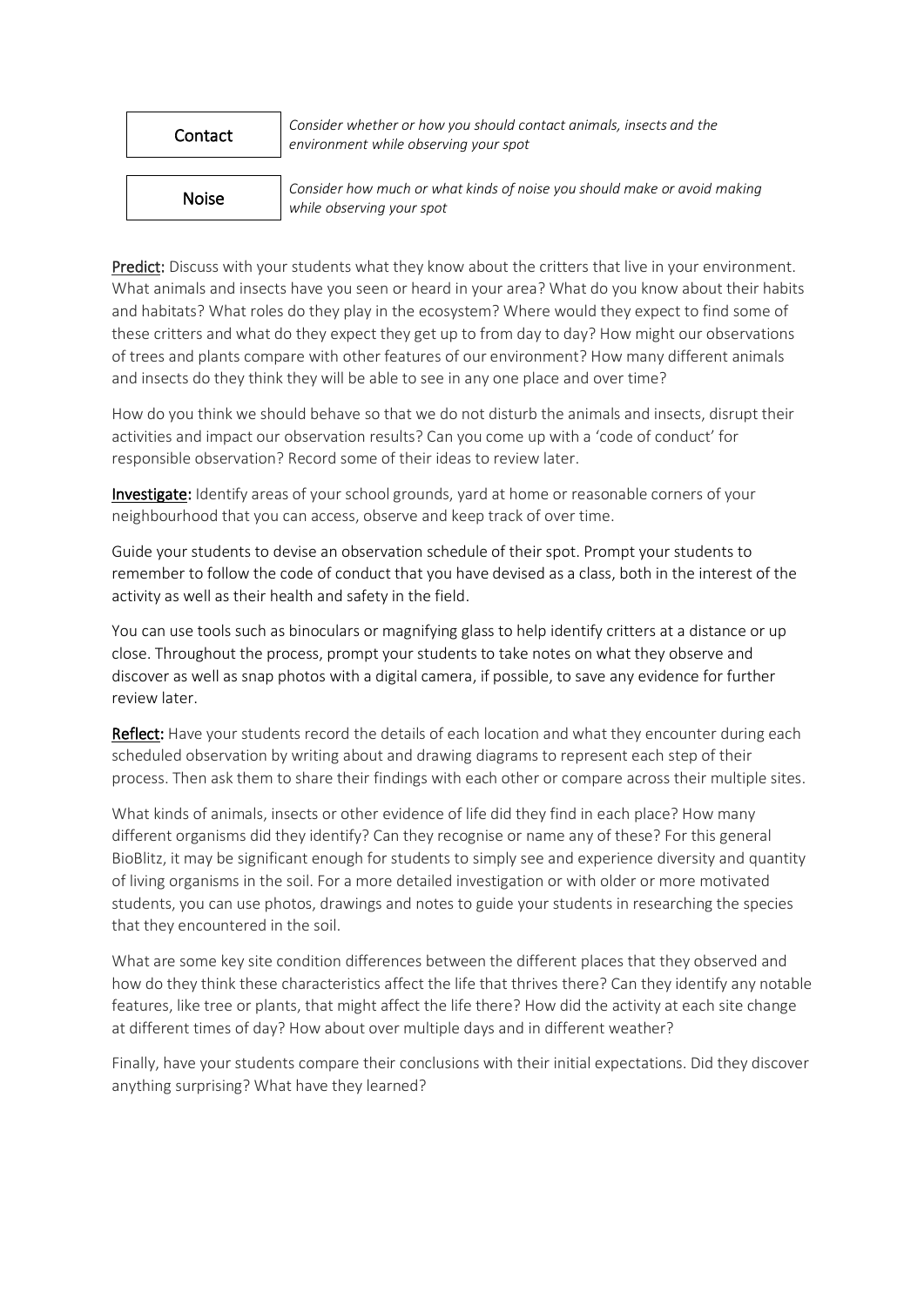# <span id="page-11-0"></span>Bonus Activity 2: Garden Yoga – Animals & Insects

#### **Objectives**

- Students will participate in movement, physical development and dramatic sequences that relate to different animals and insects
- Students will use creativity and movement to experiment with developing their own sequences that demonstrate aspects of natural cycles in the garden
- A. Butterfly Pose prompt your students to imagine that they are butterflies. Speak about the role of butterflies as pollinators who help spread pollen from flower to flower so that plants can create new seeds.

Have your students sit on the floor and put the bottoms of their feet together with knees bent and out to either side. Then guide them to grasp their feet together with both hands and wiggle their knees as if they were brilliant and colourful butterfly wings fluttering around the garden.

B. Worm Pose – prompt your students to imagine that they are worms. Speak about the role of worms as soil conditioners who process nutrients in the ground to keep the soil healthy and provide food and energy for plants to grow.

Have your students lay back with their backs on the floor. Guide them to stretch their arms out straight behind their head with palms together and their legs, with ankles together, as long and straight as they can down to their toes. Then give them the opportunity to imagine that they are worms wriggling through the soil and tunnelling their way around.

C. Ant Pose – prompt your students to imagine that they are tiny, busy ants. Speak about the role of ants to process, sort and essentially clean up 'messy' areas around the garden and how they work effectively as a massive team to reuse and repurpose natural bits of waste.

Have your students roll onto their tummies, stretch their arms and legs out as far as they can and then slowly get up on their hands and feet to walk around on all fours. Give them the opportunity to imagine they are ants scampering around the garden in search of tasty morsels to pick up and bring back to their anthill.

D. Grasshopper Pose – prompt your students to imagine that they are lively, springy grasshoppers. Speak about how grasshoppers have massive hind legs that they use like giant springs to jump long distance, many times farther than their actual size. Also speak about how they rub their legs together to make their distinctive chirping sound and communicate with each other.

Have your students crouch low to ground on the balls of their feet, coiled up and ready to leap! Then give them the opportunity to imagine they are energetic grasshoppers and to explode with all their energy by hopping as high and as far as they can manage. In between hops, prompt them to communicate with each other as grasshoppers by jiggling their legs as much as they can and chirping with their voices.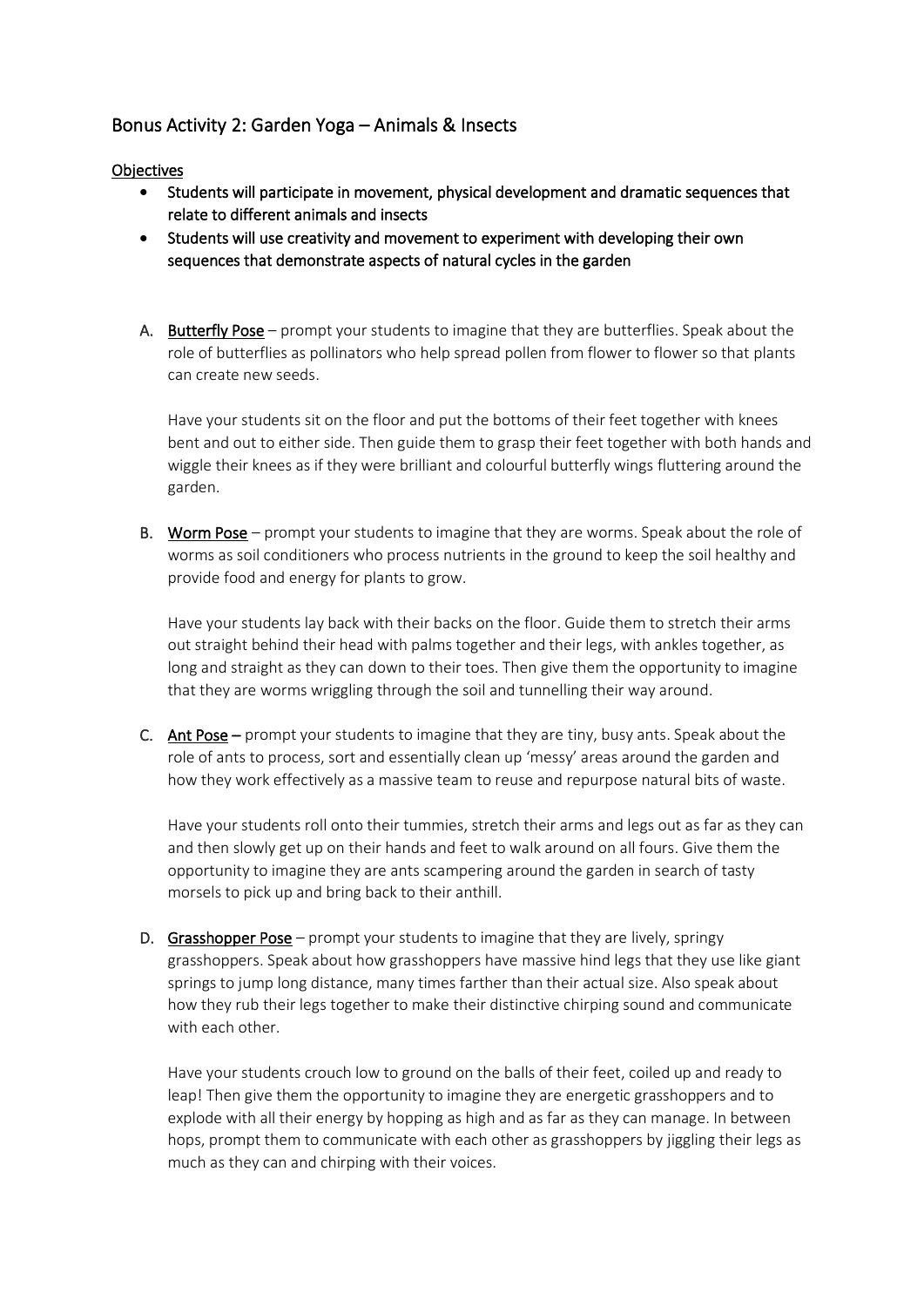E. Chicken Pose – prompt your students to imagine that they are clever, curious chooks. Speak about how chickens help with chores around the garden by eating insects, clearing small weeds, providing rich manure and laying fresh eggs for us to enjoy as party of a healthy diet.

Have your students stand up straight, bend forward at the waist and tuck their hands into their armpits with their elbows bent out to either side. Then give them the opportunity to imagine they are peckish chickens, flapping their wings and clucking as they explore the garden for a tasty snack and scouring the soil for unwanted weeds to pluck out with their beaks.

1) Baby Bird Pose – prompt your students to imagine that they are baby birds just about to hatch from their eggs. Speak about how birds lay eggs and baby birds grow inside of these eggs nestled in their nest until they are ready to hatch and break out of their shell.

Have your students to start out curled up on the floor in a tight ball, grasping their knees to their chest with both arms and lying on their side, warm and comfortable inside of their egg. Then guide them to feel themselves growing bigger and stronger and eventually cracking through their egg, tossing away the pieces of shell and emerging out into their nest.

2) Feeding the Baby Birds – prompt your students to imagine that they hungry baby birds waiting in their nests for a meal from their parents. Speak about how parents take care of their chicks by gathering food in their bellies, bringing it back to the nest and feeding it to their young ones. Baby birds need food to grow, but they cannot fly on their own yet.

Go around the class or group and pretend to 'feed' the 'baby birds' by giving each student an imaginary handful of yummy worms and insects to munch on. Once a 'baby bird' has been 'fed', that student can begin to 'grow up' and move into the next pose.

3) Grown-Up Bird Pose – prompt your students to imagine that they are young adult birds standing tall in their nest, looking over the side at the ground far below and eager to learn how to fly. Speak about how bird steadily grow bigger and stronger, must practice using their wings and eventually fly away from the nest.

Have your students stand up in their nest, tuck their hands into their armpits with their elbows bent out to either side and to flap their elbows as if to work out their wing muscles and practice flying away. Then guide them to grasp their feet together with both hands and wiggle their knees as if they were brilliant and colourful butterfly wings fluttering around the garden.

4) Leaving the Nest – speak about taking on new challenges. Going new places, meeting new people, trying new foods or having new responsibilities can all be scary—like jumping out of a nest. Guide your students to think about these or other situations and remember that when we try our best and have some help, these challenges can be fun and exciting too!